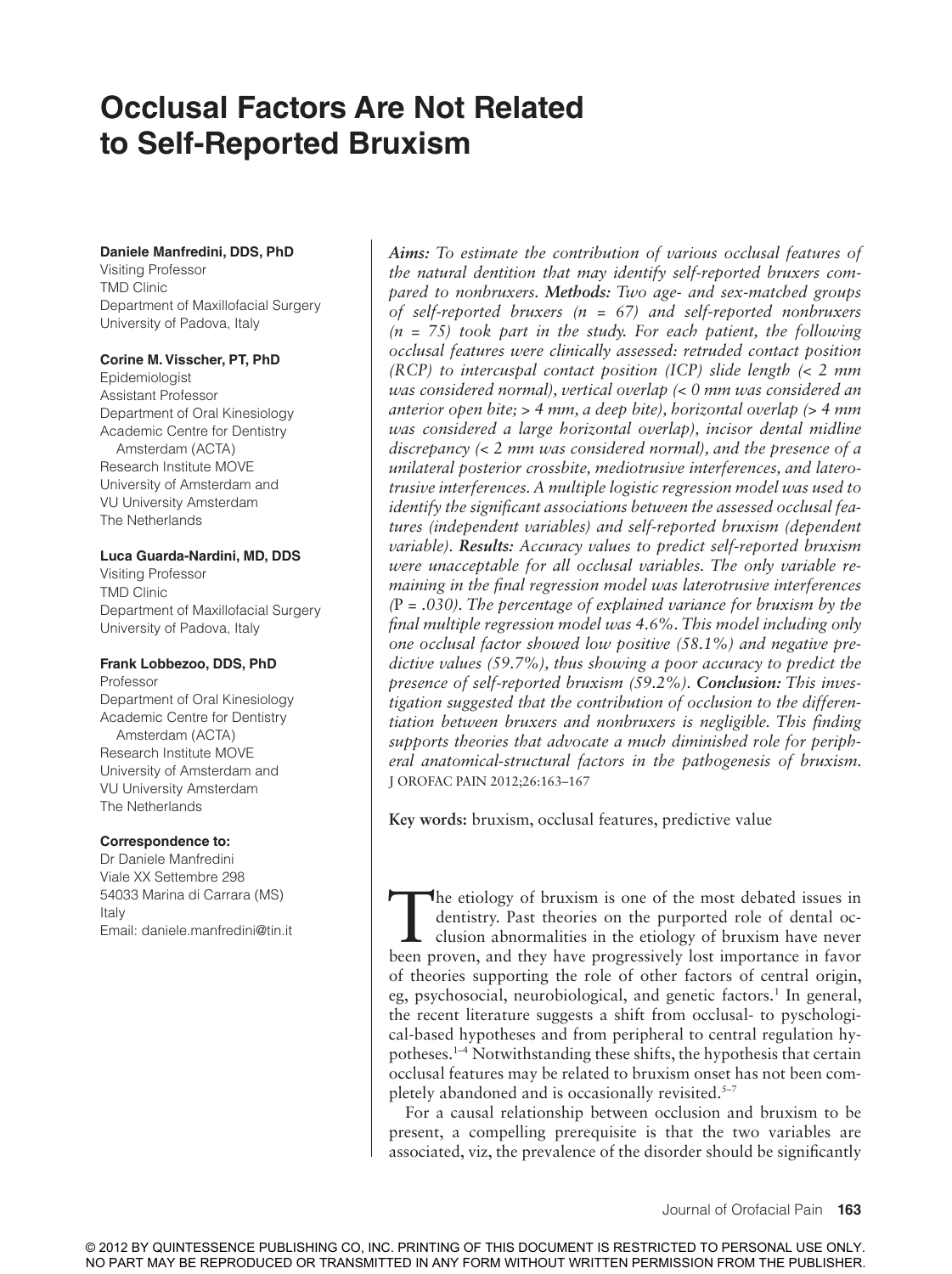higher in subjects presenting a certain risk factor.<sup>8,9</sup> Only then can hypothesis-driven studies test the existence of a causal link on a rational basis. Past studies on the issue showed that an association between bruxism and occlusal features of the natural dentition could be ruled out $10,11$  and, in general, comprehensive reviews on the argument suggested that bruxism and the bite are likely unrelated.<sup>12</sup> Nonetheless, since the quality of the available literature on the argument is not optimal, studies adopting multivariate analyses of the various occlusal risk factors are needed to depict biological models. Therefore, the aim of this investigation was to estimate the contribution of various occlusal features of the natural dentition that may identify self-reported bruxers compared to nonbruxers.

## **Materials and Methods**

#### **Subjects and Study Design**

A total of 142 subjects (52.8% females; mean age  $25.1 \pm 4.4$  years) participated in this study. The study was performed according to a case-control design, with age- and sex-matched groups of self-reported bruxers (n = 67) and self-reported nonbruxers (n = 75), consecutively recruited among 20- to 30-year-old patients attending the Dental School, University of Padova, Italy, for conservative care. Subjects were included on the basis of the presence of all permanent teeth, except for third molars. The presence of bruxism was anamnestically investigated based on self-reported clenching and/or grinding of the teeth during the day and/or the night. The study was approved by the institution's Medical Ethics Committee, and all subjects signed a consent form prior to the start of the study.

The following occlusal features were recorded for each patient: retruded contact position (RCP) to intercuspal contact position (ICP) slide length (< 2 mm was considered normal), vertical overlap (< 0 mm was considered an anterior open bite; > 4 mm, a deep bite), horizontal overlap (> 4 mm was considered a large horizontal overlap), incisor dental midline discrepancy (< 2 mm was considered normal), and the presence of a unilateral posterior crossbite, mediotrusive interferences, and laterotrusive interferences. The clinical examination was made by the same trained operator.

#### **Statistical Analysis**

The prevalence of the assessed occlusal features in self-reported bruxers and in nonbruxers was

compared by means of single regression analysis. Values of sensitivity, specificity, positive predictive value (PPV) and negative predictive value (NPV), and accuracy to detect self-reported bruxism were assessed on the basis of  $2 \times 2$  contingency tables (rows: occlusal features; columns: bruxism). PPV and NPV were calculated on the basis of the bruxism prevalence in this study's group, while accuracy was defined as the percentage of subjects who were correctly classified by the presence of each single occlusal feature.

Subsequently, a multiple logistic regression model was used to identify the significant associations between the assessed occlusal features (independent variables) and self-reported bruxism (dependent variable). Only those factors that were significant at *P* < .10 in the single regression analysis were included in the initial multiple regression model. Then, the variable with the weakest association with "recovery" was removed from the multiple regression model. This was repeated in a backward stepwise manner until all variables that were retained in the model showed a *P* value  $\leq$  0.05. The odds ratios (OR) for bruxism were assessed for each occlusal variable, while simultaneously controlling for the other variables in the model. OR values higher than 2 are commonly considered significant from a clinical viewpoint.

Nagelkerke's R-square (*R<sup>2</sup>* ) was obtained as an estimation of the total variance explained by the occlusal factors included in the model. If  $R^2$  is  $> 0.75$ , the regression model is considered capable of predicting the presence of disease at a very good level. The model's ability to predict disease is considered good if  $R^2$  is between 0.50 and 0.75, fair if  $R^2$  is between  $0.25$  and  $0.50$ , and poor for a  $R<sup>2</sup>$  of  $0.25$ or less.<sup>13</sup> The accuracy of the final logistic regression model to predict bruxer (sensitivity) or nonbruxer (specificity) status as well as PPV and NPV was determined from a  $2 \times 2$  classification table.

All statistical procedures were elaborated with the Statistical Package for the Social Sciences (SPSS version 19.0; SPSS).

## **Results**

A comparison of the prevalence of the assessed occlusal features in self-reported bruxers and nonbruxers was performed by means of single regression analysis to build a multiple regression. A significant association was revealed of self-reported bruxism with laterotrusive  $(P = .030)$  and mediotrusive interferences ( $P = .037$ ). A slide  $\ge 2$  mm ( $P = .083$ ) was also selected for inclusion in the multiple regression

© 2012 BY QUINTESSENCE PUBLISHING CO, INC. PRINTING OF THIS DOCUMENT IS RESTRICTED TO PERSONAL USE ONLY. NO PART MAY BE REPRODUCED OR TRANSMITTED IN ANY FORM WITHOUT WRITTEN PERMISSION FROM THE PUBLISHER.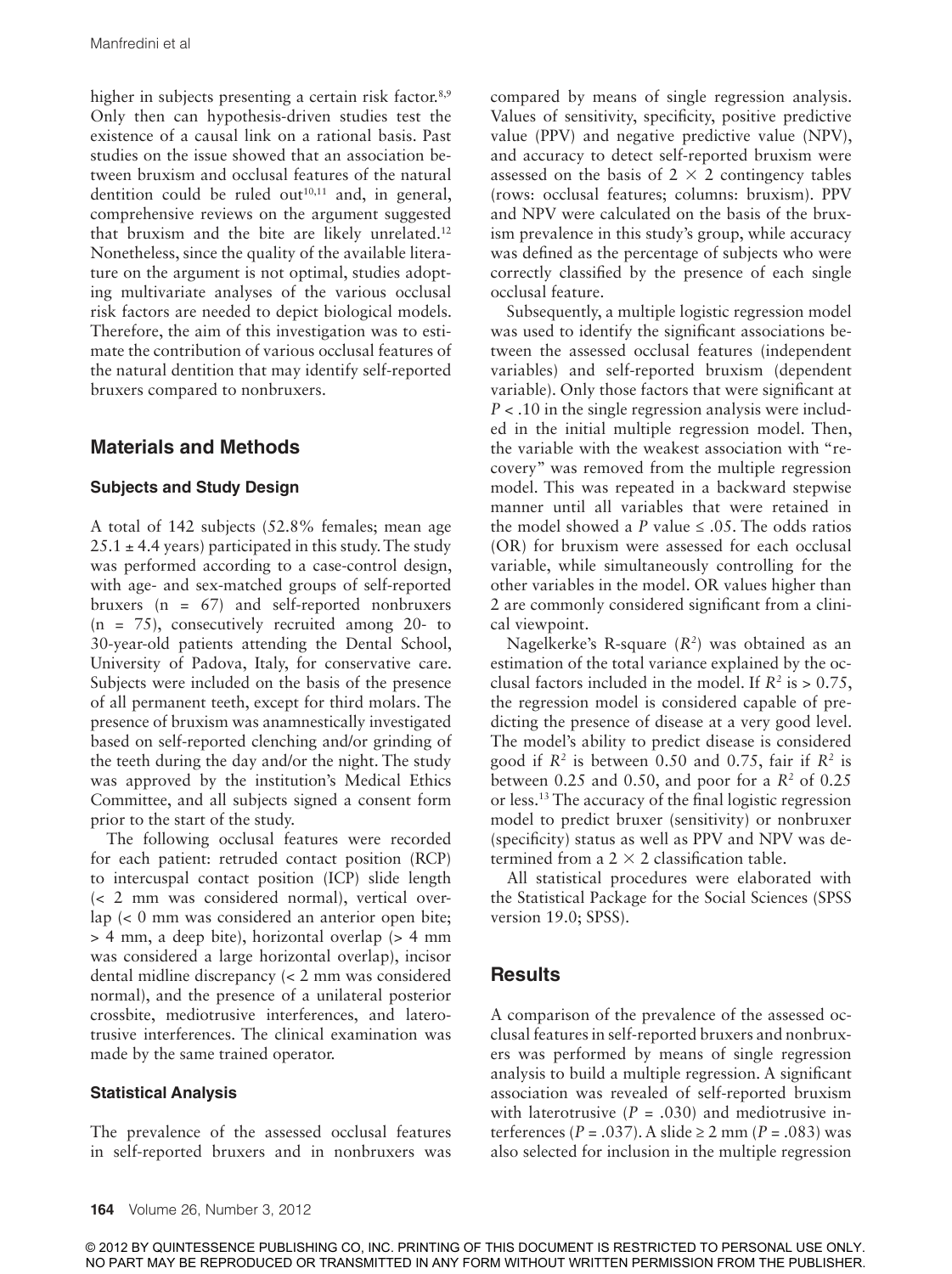| Comparison of the Prevalence of the Occlusal Features in Self-Reported Brux-<br><u>Table 1</u><br>ers and Nonbruxers, and Significance in the Single Regression Analysis |                |                 |              |                         |  |  |  |
|--------------------------------------------------------------------------------------------------------------------------------------------------------------------------|----------------|-----------------|--------------|-------------------------|--|--|--|
| Variable                                                                                                                                                                 | <b>Bruxers</b> | Non-<br>bruxers | Significance | 0R<br>(95% CI)          |  |  |  |
| Laterotrusive interferences                                                                                                                                              | 19/67          | 10/75           | .030         | 2.57<br>$(1.09 - 6.03)$ |  |  |  |
| Mediotrusive intereferences                                                                                                                                              | 31/67          | 22/75           | .037         | 2.07<br>$(1.03 - 4.14)$ |  |  |  |
| Anterior open-bite                                                                                                                                                       | 1/4            | 3/75            | .367         | 0.36<br>$(0.03 - 3.58)$ |  |  |  |
| Unilateral crossbite                                                                                                                                                     | 18/67          | 17/75           | .562         | 0.79<br>$(0.37 - 1.71)$ |  |  |  |
| Large horizontal overlap                                                                                                                                                 | 4/67           | 9/75            | .214         | 0.46<br>$(0.13 - 1.58)$ |  |  |  |
| Dental midline discrepancy                                                                                                                                               | 26/67          | 33/75           | .531         | 1.23<br>$(0.63 - 2.42)$ |  |  |  |
| Deep bite                                                                                                                                                                | 20/67          | 17/75           | .330         | 1.45<br>$(0.68 - 3.08)$ |  |  |  |
| Slide $RCP$ -ICP $> 2$ mm                                                                                                                                                | 23/67          | 16/75           | .083         | 0.51<br>$(0.24 - 1.09)$ |  |  |  |

CI = confidence intervals.

| Accuracy, Specificity, Sensitivity, PPV, and NPV of Single Occlusal Features to Predict Self-Reported Bruxism<br>Table 2 |          |             |             |            |            |  |  |  |
|--------------------------------------------------------------------------------------------------------------------------|----------|-------------|-------------|------------|------------|--|--|--|
| Variable                                                                                                                 | Accuracy | Specificity | Sensitivity | <b>PPV</b> | <b>NPV</b> |  |  |  |
| Laterotrusive interferences                                                                                              | 59.1%    | 89.3%       | 28.3%       | 65.5%      | 57.5%      |  |  |  |
| Mediotrusive intereferences                                                                                              | 59.1%    | 70.6%       | 46.2%       | 58.4%      | 59.5%      |  |  |  |
| Anterior open bite                                                                                                       | 51.4%    | 96%         | 1.5%        | 25%        | 52.1%      |  |  |  |
| Unilateral crossbite                                                                                                     | 53.5%    | 77.3%       | 26.8%       | 51.4%      | 54.2%      |  |  |  |
| Large horizontal overlap                                                                                                 | 49.2%    | 88%         | 5.9%        | 30.7%      | 51.1%      |  |  |  |
| Dental midline discrepancy                                                                                               | 47.8%    | 56%         | 38.8%       | 44.1%      | 50.6%      |  |  |  |
| Deep bite                                                                                                                | 54.9%    | 77.3%       | 29.8%       | 54%        | 55.2%      |  |  |  |
| Slide $RCP$ -ICP $> 2$ mm                                                                                                | 57.7%    | 78.6%       | 34.3%       | 58.9%      | 56.7%      |  |  |  |

Table 3 Significant Variables Remaining in the Final Logistic Regression Model and Model's Accuracy, Specificity, Sensitivity, PPV, NPV, and Total  $R^2$ to Predict Self-Reported Bruxism

| PPV, INPV, and Total H <sup>-</sup> to Predict Self-Reported Bruxism |              |                                      |                     |                        |                        |                       |                       |                |  |
|----------------------------------------------------------------------|--------------|--------------------------------------|---------------------|------------------------|------------------------|-----------------------|-----------------------|----------------|--|
| Variable in the final<br>logistic regression model                   | Significance | 0 <sub>R</sub><br>$(95% \text{ Cl})$ | Model's<br>accuracy | Model's<br>specificity | Model's<br>sensitivity | Model's<br><b>PPV</b> | Model's<br><b>NPV</b> | Total<br>$R^2$ |  |
| Laterotrusive interferences                                          | 030          | 2.57<br>$1.09 - 6.03$                | 59.2%               | 69.3%                  | 47 7%                  | 58 1%                 | 59 7%                 | 4.6%           |  |

analysis, while the presence of self-reported bruxism was not significantly associated with anterior openbite (*P* = .367), deep-bite (*P* = .330), large horizontal overlap  $(P = .214)$ , dental midline discrepancy (*P* = .531), and unilateral posterior cross-bite (*P* = .562) (Table 1). Accuracy values to predict selfreported bruxism were unacceptable for all occlusal variables, if considered singularly (Table 2).

The three variables showing a  $P < .10$  (slide ≥ 2 mm; mediotrusive interferences; laterotrusive interferences) were entered in the multiple regres-

sion model, and the variable remaining in the final model was laterotrusive interferences (Table 3). This means that the data on the mediotrusive interferences and slide did not add any information to the regression model including laterotrusive interferences (*P* =.030). Laterotrusive interferences showed an OR for self-reported bruxism of about 2.6.

The percentage of explained variance for bruxism by the final multiple regression model was 4.6% (Nagelkerke's  $R^2 = 0.046$ ). This model including only one occlusal factor showed unacceptable PPV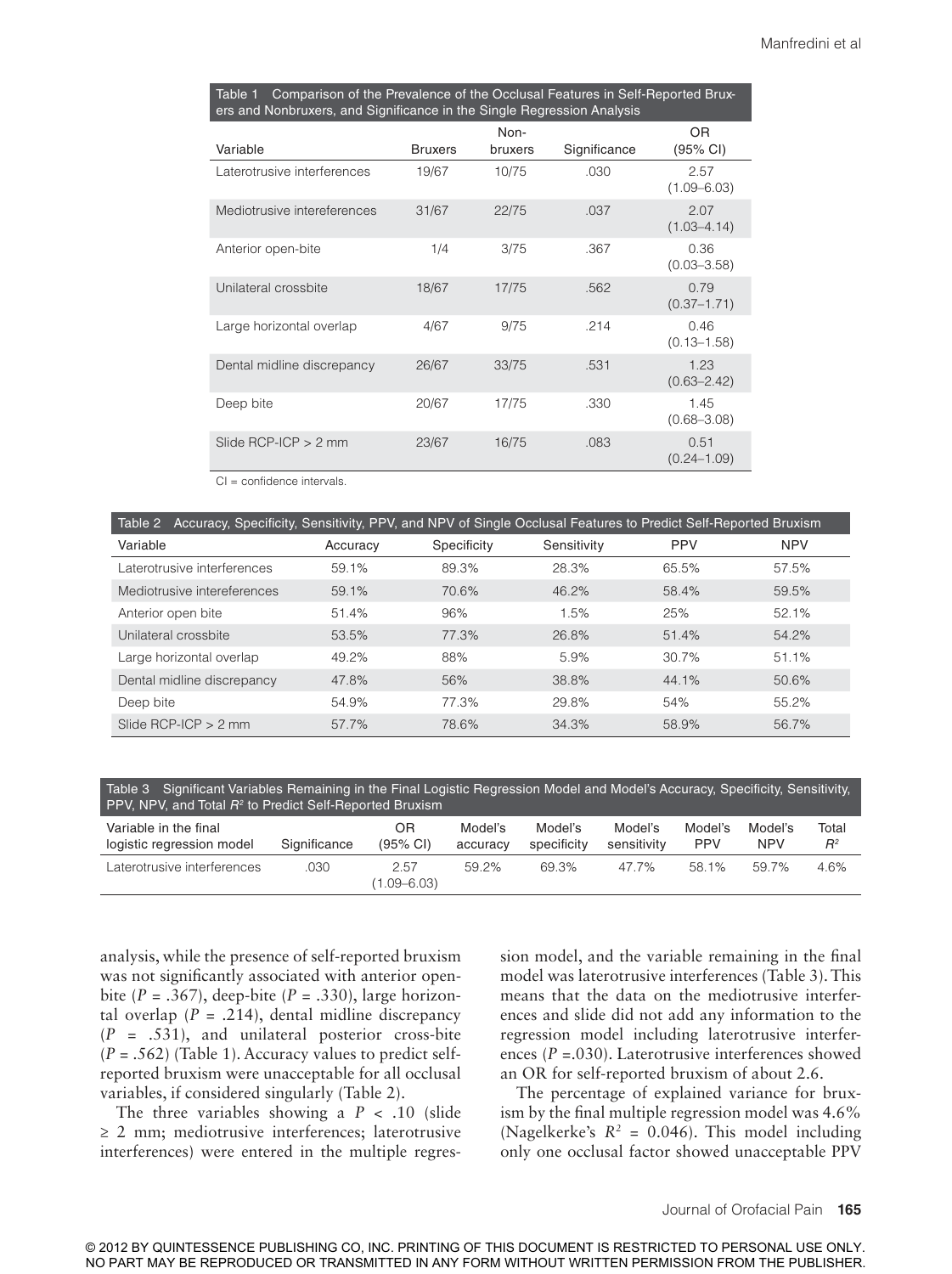(58.1%) and NPV (59.7%), thus showing a poor accuracy to predict the presence of self-reported bruxism (59.2%).

## **Discussion**

Despite the number of etiology theories proposed over the years to explain bruxism, most authors agree on a multifactorial etiology, in which both peripheral and central factors can co-occur.<sup>4</sup> Among the peripheral factors, occlusal abnormalities were thought in the past to have a central role in bruxism etiology.14 At present, the role of occlusalanatomical features is believed to be much smaller,<sup>15</sup> but unfortunately, as often happens with evidence suggesting a diminished role of dental occlusion abnormalities in daily practice, such a conceptual shift from peripheral to central regulation is not easy to transfer to the clinical setting. This may be related to the fact that it is actually a true paradigm shift that requires clinicians to adopt a different way of thinking in the diagnosis and management of bruxism.<sup>16</sup> Also, the issue sometimes causes confusion because the etiopathogenetic role of natural occlusion is not discriminated from the role of iatrogenically altered occlusion, such as, for example, acute dental interferences due to high spots on dental restorations. Indeed, the bruxism-like effects of acute changes causing premature occlusal contacts or altering the vertical dimension of occlusion have been studied by means of several investigations in human models as well as in animal models.17–19 They have led to the hypothesis of occlusal hypervigilance, according to which acute changes may play a worsening role on preexisting parafunctions in some subjects prone to react to external stimuli.<sup>15</sup> So, findings from such experimental studies, which were designed to test a specific cause-and-effect link between artificially modified occlusal features and their consequences, cannot be extrapolated to the natural occlusion, which is a target for parafunctional activities rather than an etiological factor.

Regarding the role of naturally existing occlusal disturbances as risk factors for bruxism, the best method to assess the existence of associations between bruxism and certain occlusal features is a multifactorial design, which better represents biological models than a univariate analysis and has been used to identify subpopulations of temporomandibular disorder patients.<sup>20,21</sup> In the present investigation, single-factor regression analysis was used to identify the occlusal variables to be included in the multiple regression analysis, and the accuracy of those single occlusal features to identify bruxism

was poor, viz, less than 60%. Subsequently, the final multiple regression model included only the presence of laterotrusive interferences as a significant predictor, thus suggesting that knowing the presence of multiple occlusal features did not add any significant information. The estimated amount of variance in the presence of self-reported bruxism accounted for by the significant occlusal features was only about 4.6%. From a statistical viewpoint, such a value is commonly considered low, because it is far from depicting the full spectrum of predictors, and it is in line with values from studies showing the diminished role of occlusal features in the etiology of temporomandibular disorders.20,21 From a clinical viewpoint, it should be noted that laterotrusive interferences reached an OR value higher than 2, which is commonly considered clinically relevant.<sup>22</sup> However, the multiple regression model showed that the occlusal characteristics have a poor value to discriminate bruxers from nonbruxers in a casecontrol design. The accuracy, sensitivity, specificity, and predictive values of the final model were unacceptable, ranging from 47.7% to 69.3%. Thus, these findings do not provide support to the association between occlusal features and bruxism.

The present investigation supported findings from an early study performed with a clinical diagnosis of bruxism, $11$  thus suggesting that, in contrast with what happens in other fields of the bruxism literature,<sup>23</sup> the poor predictive value of occlusal features to detect bruxism is not influenced by the strategy adopted to diagnose bruxism. This observation is important if one considers the uncertainties characterizing the diagnostic approach to this phenomenon,<sup>24</sup> which are often a source of bias affecting the bruxism literature. For instance, self-reported bruxism studies have described associations with temporomandibular disorders that could not be replicated in studies adopting more controlled quantitative assessments. Notwithstanding that, it can be assumed that, even when studies employing more controlled strategies to diagnose bruxism are performed to increase the external validity of the present findings on bruxism and occlusion, it is unlikely that the lack of association between bruxism and any of the investigated occlusal features would be dismantled.

A major shortcoming of the bruxism literature is the poor specificity with respect to the different motor activities characterizing bruxism, viz, clenching and grinding. Hence, the generic umbrella term "bruxism" groups together phenomena featuring different types of muscle contractions. In addition, the bruxism subtypes "clenching" and "grinding" have different frequencies in relation to the circadian rhythm, as well as a different etiology and